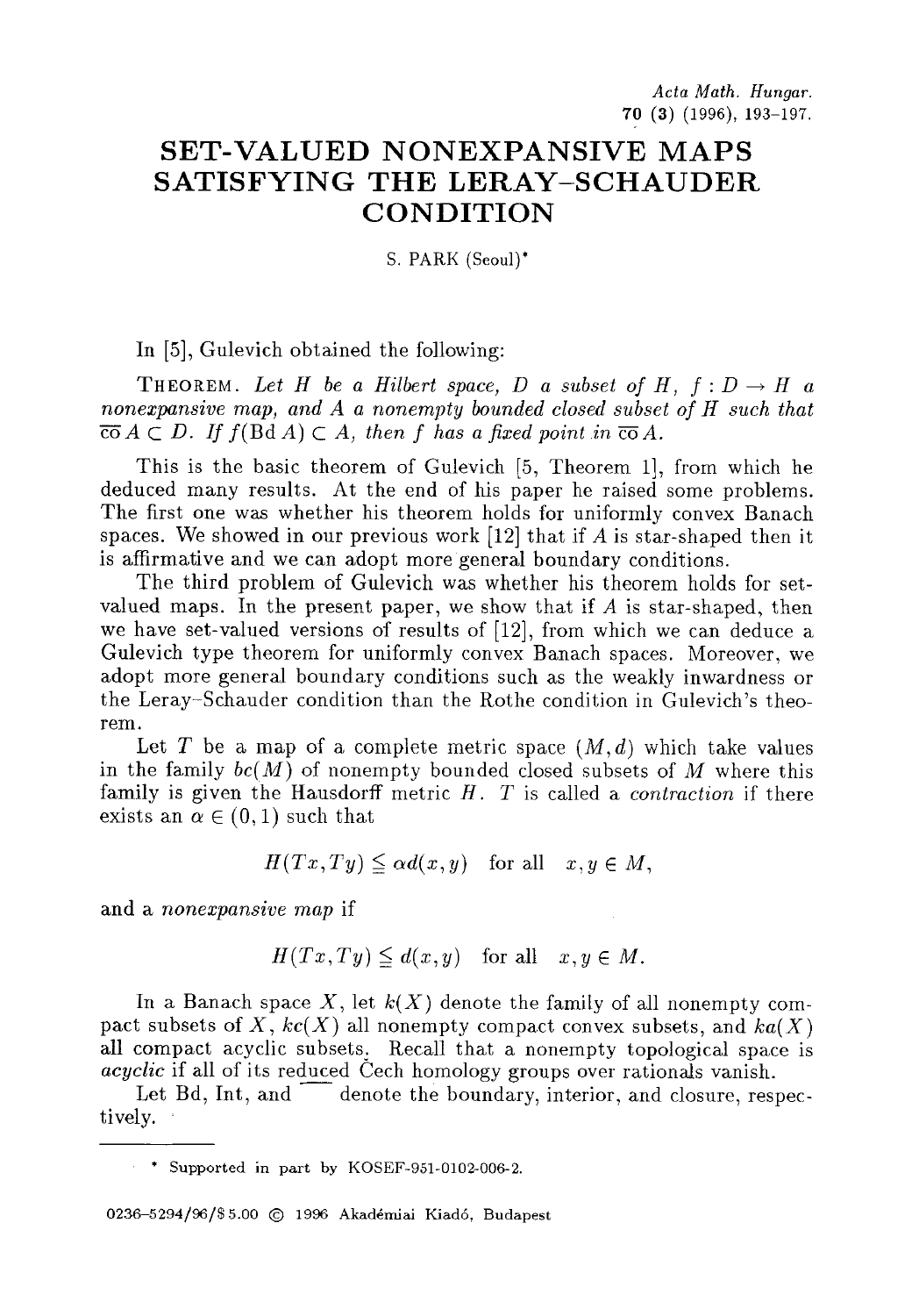For a subset K of a vector space X and a point  $x \in X$ , the *inward set* of K at x is defined by

$$
I_K(x) = \{x + c(y - x) : y \in K, \quad c \ge 1\}.
$$

THEOREM 0. *Let X be a Banach space, K a closed subset of X, and*   $T: K \to bc(X)$  a contraction satisfying one of the following conditions:

(I)  $T(\text{Bd } K) \subset K$ .

 $(1)$   $T: K \rightarrow k(X)$  and

$$
Tx \subset I_K(x) \quad \text{for all } x \in \text{Bd } K.
$$

(III) *K* bounded convex,  $T: K \to kc(X)$ , and

$$
Tx \cap \overline{I}_K(x) \neq \emptyset \quad \text{for all } x \in \text{Bd } K.
$$

(IV)  $T: K \to ka(X)$ ,  $0 \in \text{Int } K$ ,  $T(K)$  bounded, and

$$
Tx \cap {\lambda x : \lambda > 1} = \emptyset \quad \text{for all } x \in \text{Bd } K.
$$

*Then T has a fixed point.* 

Note that Theorem  $0(I)$ ,  $(II)$ ,  $(III)$ , and  $(IV)$  are particular forms of Assad and Kirk [1, Theorem 1], Zhang [14, Theorem 3.3], Deimling [4, Theorem 1], and Park [11, Theorem 7], respectively.

For an  $x \in K$ , define the geometric estimator

$$
G(x,Tx) = \left\{ z \in K : ||z - x|| \ge d(z,Tx) \right\},\
$$

where  $d(z, Tx) = \inf_{y \in Tx} ||z - y||$ . We say that K is *(KR)-bounded* if, for some bounded set  $A \subset K$ , the set

$$
G(A) = \bigcap_{u \in A} G(u, Tu)
$$

is either empty or bounded. For single-valued case, this concept is due to Kirk and Ray [7].

From Theorem 0, we have the following:

TREOREM 1. *Let X be a Banach space, K a closed subset of X, and*   $T: K \to k(X)$  a nonexpansive map satisfying one of conditions (I)–(IV) of *Theorem O. Suppose that K is star-shaped for cases* (I) *and* (II), *and that K is (KR)-bounded for cases* (I), (II), *and* (IV). *Then there exist sequences*   ${x_n}$  *and*  ${y_n}$  *in K such that*  $y_n \in Tx_n$  *and*  $||x_n - y_n|| \to 0$  *as*  $n \to \infty$ .

PROOF. For cases (I)-(III) we may without loss of generality assume that 0 is the star-shape center. For  $\alpha \in (0,1)$ , define  $T_{\alpha}: K \to k(X)$  by  $T_{\alpha}x$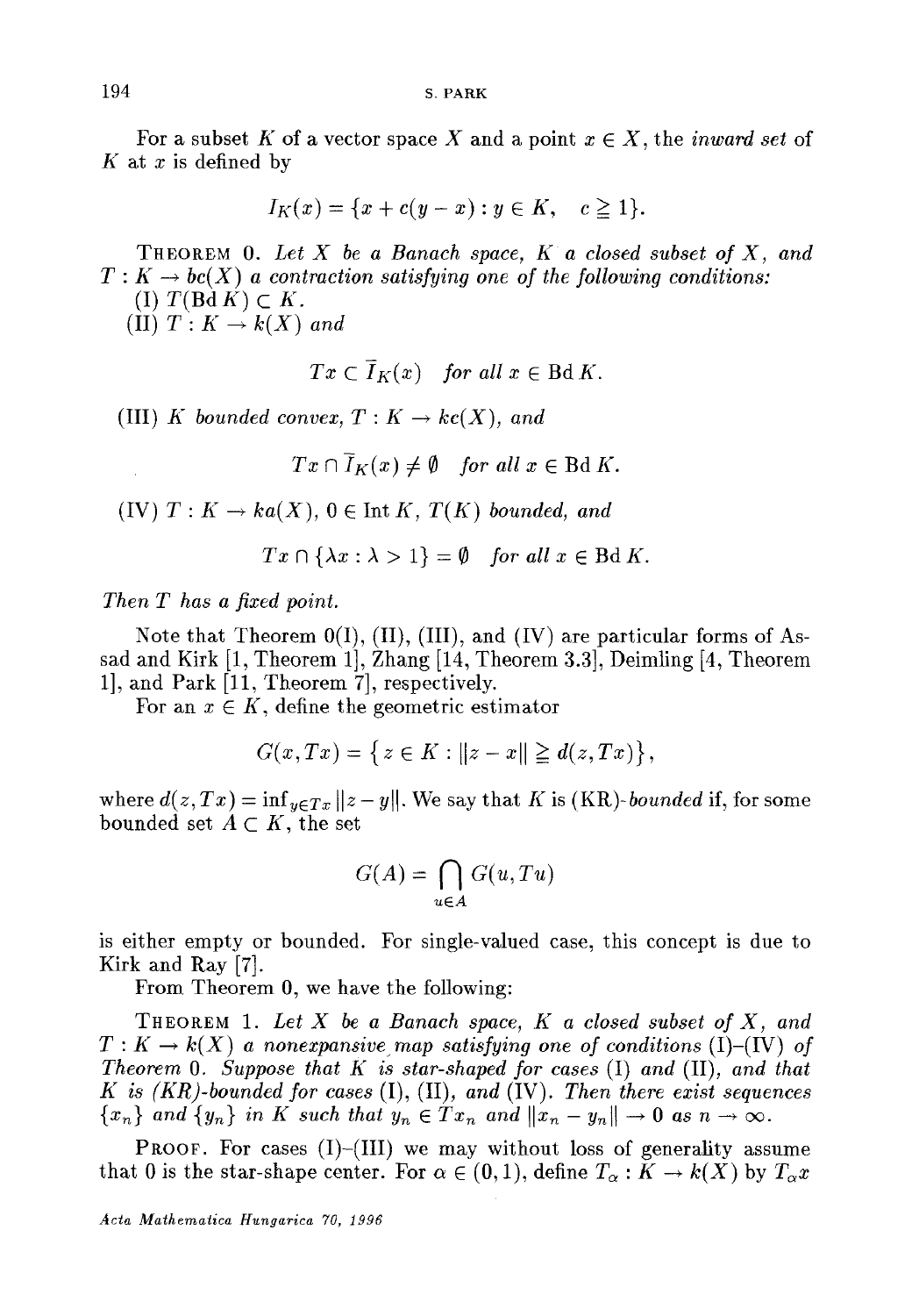$= \alpha Tx$  for  $x \in K$ . Then clearly  $T_{\alpha}$  is a contraction. We show that  $T_{\alpha}$  satisfies one of  $(I)$ - $(IV)$  in Theorem 0 as follows:

(I) For each  $x \in \text{Bd } K$ ,  $T_{\alpha} x = \alpha Tx \subset \alpha K \subset K$  since K is star-shaped with center 0.

(II) For each  $x \in \text{Bd } K$ , we have  $Tx \subset \overline{I}_K(x)$ . Therefore,  $T_\alpha x = \alpha Tx$  $\subset \alpha \overline{I}_K(x) \subset \overline{I}_K(x)$  since  $I_K(x)$  is a star-shaped set with center 0. See Zhang [14, Theorem 1.2].

(III) Since  $Tx \cap \overline{I}_K(x) \neq \emptyset$  for  $x \in \text{Bd } K$ , we have  $T_\alpha x \cap \overline{I}_K(x) \supset T_\alpha x$  $\Omega \cap \alpha \overline{I}_K(x) = \alpha Tx \cap \alpha \overline{I}_K(x) \supset \alpha (Tx \cap \overline{I}_K(x)) \neq \emptyset.$ 

(IV) Suppose that  $\lambda x \in T_\alpha x$  for some  $x \in \text{Bd } X$  and  $\lambda \nabla$ 1. Then  $\lambda x \in T_\alpha x$  $=\alpha Tx$  and hence  $(\alpha^{-1}\lambda)x \in Tx$  and  $\alpha^{-1}\lambda\nabla$ 1. This violates our assumption. Therefore, for each case, the requirements of Theorem 0 are all satisfied

for  $T_{\alpha}$ . Hence  $T_{\alpha}$  has a fixed point  $x_{\alpha} \in K$ .

Suppose that the set  $\{x_\alpha : \alpha \in (0,1)\}$  is not bounded. Then it is possible to choose  $\alpha \in (0,1)$  so that

$$
\sup_{z \in T(A)} ||z|| \le \inf_{u \in A} ||x_{\alpha} - u||
$$

for some bounded set  $A \subset K$  such that  $G(A)$  is empty or bounded, and in addition, if  $G(A) \neq \emptyset$ , then  $\alpha$  may also be chosen so that

$$
||x_{\alpha}|| > \sup_{x \in G(A)} ||x||.
$$

Moreover, for each  $u \in A$ , there exists a  $z_u \in Tu$  such that  $d(x_\alpha, \alpha Tu) = ||x_\alpha||$  $- \alpha z_u$  since Tu is compact. Then

$$
d(x_{\alpha}, Tu) \leq ||x_{\alpha} - z_u|| \leq ||x_{\alpha} - \alpha z_u|| + (1 - \alpha)||z_u||
$$
  
\n
$$
\leq d(x_{\alpha}, \alpha Tu) + (1 - \alpha) \inf_{u \in A} ||x_{\alpha} - u||
$$
  
\n
$$
\leq \alpha H(Tx_{\alpha}, Tu) + (1 - \alpha) ||x_{\alpha} - u||
$$
  
\n
$$
\leq \alpha ||x_{\alpha} - u|| + (1 - \alpha) ||x_{\alpha} - u|| = ||x_{\alpha} - u||.
$$

This implies  $x_{\alpha} \in G(A)$ , which leads to a contradiction. Thus M  $= \sup\{\|x_\alpha\| : \alpha \in (0,1)\} < \infty.$  Let  $y_\alpha = \alpha^{-1}x_\alpha \in \alpha^{-1}T_\alpha x_\alpha = Tx_\alpha.$  Then we have

$$
||x_{\alpha}-y_{\alpha}||=(\alpha^{-1}-1)||x_{\alpha}|| \leq (\alpha^{-1}-1)M,
$$

yielding  $||x_{\alpha} - y_{\alpha}|| \rightarrow 0$  as  $\alpha \rightarrow 1$ . This completes our proof.

Note that for a single-valued map  $T: K \to X$ , Theorem 1 reduces to Park [12, Theorem 1], which extends Kirk and Ray [7, Theorem 2.3]. Note also that Theorem 1(II) generalizes Canetti et al. [3, Theorem 2], where K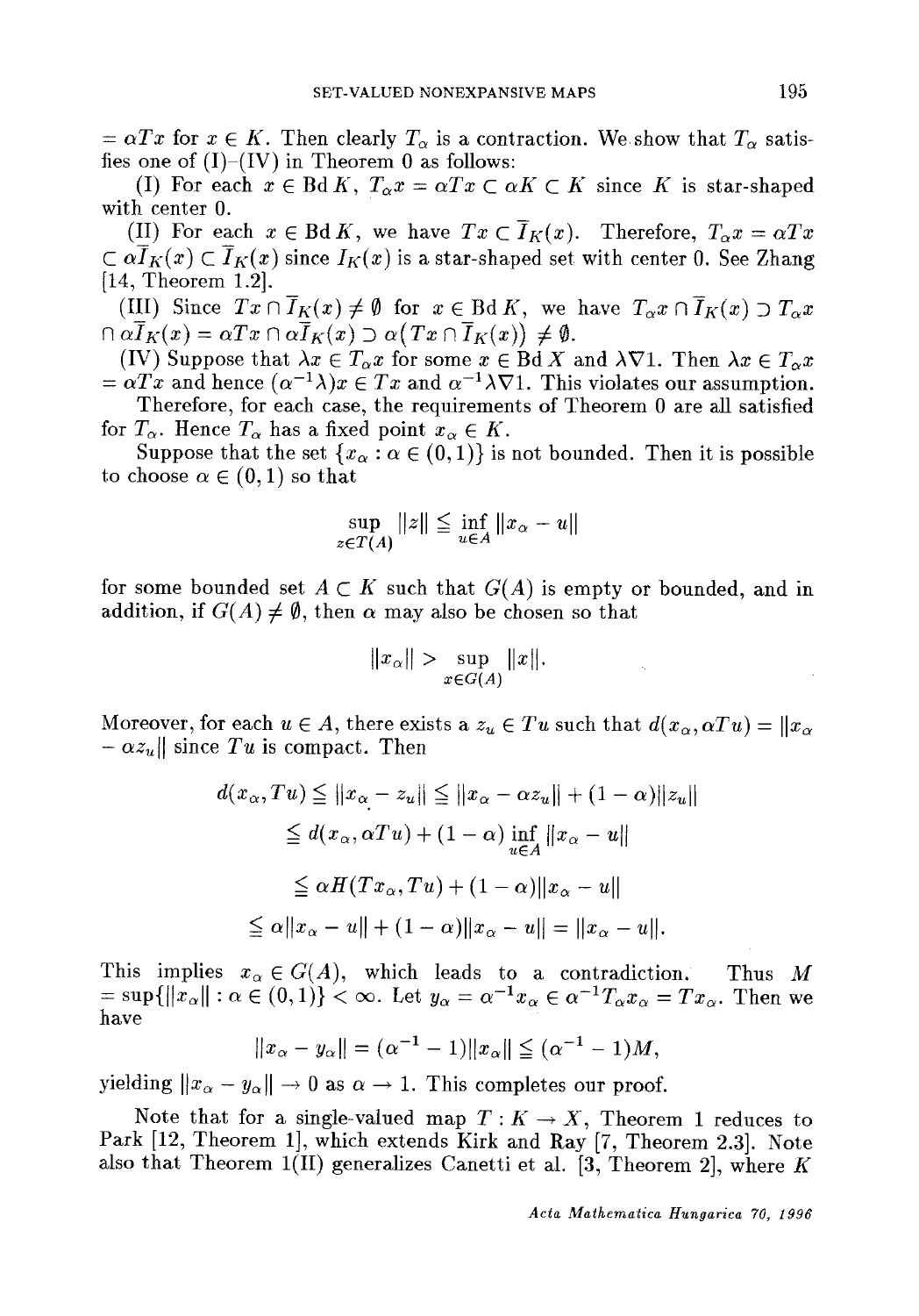is assumed to be convex. Therefore, [3, Corollaries 4-8] are all consequences of Theorem l(II).

A map  $T: K \to 2^X$  is said to be *demi-closed* [2, 13] if, whenever  $x_n \to x$ weakly while  $y_n \to y$  strongly and  $y_n \in Tx_n$ , then  $y \in Tx$ .

A Banach space X is said to satisfy *Opial's condition* [10] if, whenever a sequence  $\{x_n\}$  converges weakly to  $x_0 \in X$ , then

$$
\liminf_{n\to\infty}||x_n-x||>\liminf_{n\to\infty}||x_n-x_0||
$$

for all  $x \in X$ ,  $x \neq x_0$ . Lami Dozo [8] showed that if C is a weakly compact subset of a Banach space X satisfying this condition and  $F: C \to 2^X$  is nonexpansive, then  $I - T$  is demi-closed. The convexity of C is not necessary. See Zhang [14].

From Theorem 1, we have the following:

THEOREM 2. *Let X be a Banach space, K a weakly compact subset of X*, and  $T: K \to k(X)$  a nonexpansive map satisfying one of the conditions  $(1)-(IV)$  *of Theorem 0. Suppose that K is star-shaped for cases* (I) *and* (II). (1) If  $I-T$  is demi-closed, then  $T$  has a fixed point.

 $(2)$  *If X satisfies Opial's condition, then T has a fixed point.* 

 $(3)$  *If K is compact, then T has a fixed point.* 

**PROOF.** Since  $T$  satisfies all the requirements of Theorem 1, there exist sequences  $\{x_n\}$  and  $\{y_n\}$  in K such that  $y_n \in Tx_n$  and  $||x_n - y_n|| \to 0$  as n  $\rightarrow \infty$ . Since K is weakly compact, we may assume that  $x_n \rightarrow x$  weakly to some  $x \in K$ . Since  $x_n - y_n \to 0$  strongly,  $x_n - y_n \in (I - T)x_n$ , and  $I - T$  is demi-closed, we conclude that  $0 \in (I - T)x$  and hence  $x \in Tx$ . This proves  $(1)$  and  $(2)$ . Case  $(3)$  is clear.

Note that Zhang [14, Theorem 3.8 and Corollary 3.10] obtained Theorem 2(II), which extends earlier results of Lami Dozo [8], Itoh and Takahashi [6], Yanagi [13], and Markin [9].

From Theorem 2(1), we obtain the following:

THEOREM 3. *Let X be a uniformly convex Banach space, D a subset of X*, and  $f: D \to X$  a nonexpansive map. Let K be a nonempty closed (KR)*bounded subset of X such that*  $\overline{co} K \subset D$ . Suppose that one of the following *holds.* 

(i) *K* is star-shaped and  $f(Bd K) \subset K$ .

(ii) *K is star-shaped and*  $fx \in \overline{I}_K(x)$  *for all*  $x \in \text{Bd } K$ .

(iii)  $0 \in \text{Int } K$  and  $fx \neq \lambda x$  for all  $x \in \text{Bd } K$  and  $\lambda \nabla 1$ .

*Then f has a fixed point in*  $\overline{co} K$ .

PROOF. By Theorem 1, as in the proof of [12, Theorem 3], there is a weakly compact subset L of  $\overline{co}K$  and  $I-f$  is demi-closed on L. See Browder [2]. Therefore, Theorem' 3 follows from Theorem 2(1).